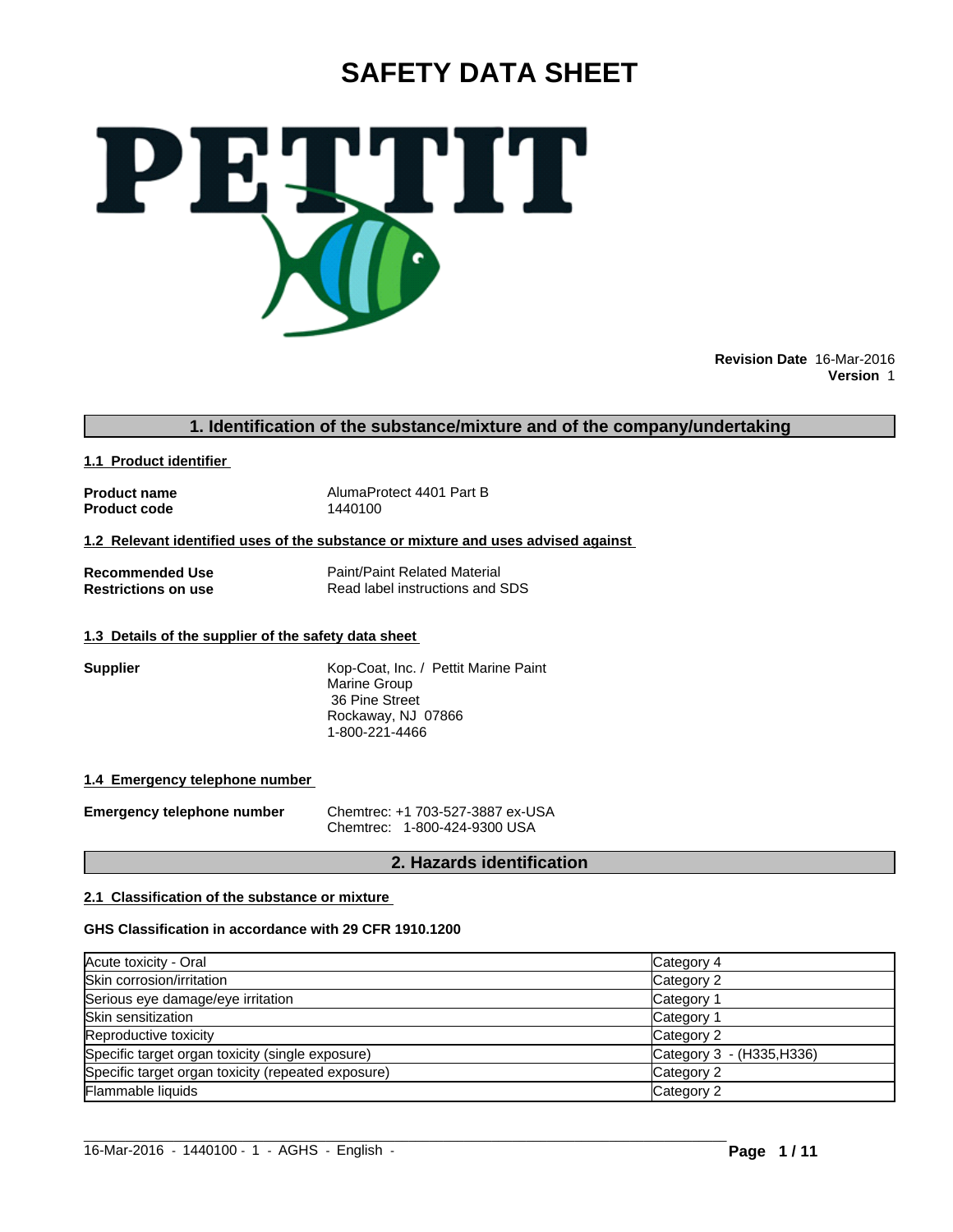# **2.2 Label elements**

**Signal Word** Danger

# **Hazard Statements**

Harmful if swallowed Causes skin irritation Causes serious eye damage May cause an allergic skin reaction Suspected of damaging fertility or the unborn child May cause respiratory irritation. May cause drowsiness or dizziness May cause damage to organs through prolonged or repeated exposure Highly flammable liquid and vapor



#### **Precautionary Statements - Prevention**

Obtain special instructions before use

Do not handle until all safety precautions have been read and understood Wear protective gloves/protective clothing/eye protection/face protection Wash face, hands and any exposed skin thoroughly after handling Do not eat, drink or smoke when using this product Contaminated work clothing should not be allowed out of the workplace Do not breathe dust/fume/gas/mist/vapors/spray Use only outdoors or in a well-ventilated area Keep away from heat/sparks/open flames/hot surfaces. - No smoking Keep container tightly closed Ground/Bond container and receiving equipment Use explosion-proof electrical/ventilating/lighting/equipment Use only non-sparking tools Take precautionary measures against static discharge Keep cool

#### **Precautionary Statements - Response**

If exposed or concerned: Get medical advice/attention

IF IN EYES: Rinse cautiously with water for several minutes. Remove contact lenses, if present and easy to do. Continue rinsing Immediately call a POISON CENTER or doctor

 $\_$  ,  $\_$  ,  $\_$  ,  $\_$  ,  $\_$  ,  $\_$  ,  $\_$  ,  $\_$  ,  $\_$  ,  $\_$  ,  $\_$  ,  $\_$  ,  $\_$  ,  $\_$  ,  $\_$  ,  $\_$  ,  $\_$  ,  $\_$  ,  $\_$  ,  $\_$  ,  $\_$  ,  $\_$  ,  $\_$  ,  $\_$  ,  $\_$  ,  $\_$  ,  $\_$  ,  $\_$  ,  $\_$  ,  $\_$  ,  $\_$  ,  $\_$  ,  $\_$  ,  $\_$  ,  $\_$  ,  $\_$  ,  $\_$  ,

 $\overline{\phantom{a}}$  ,  $\overline{\phantom{a}}$  ,  $\overline{\phantom{a}}$  ,  $\overline{\phantom{a}}$  ,  $\overline{\phantom{a}}$  ,  $\overline{\phantom{a}}$  ,  $\overline{\phantom{a}}$  ,  $\overline{\phantom{a}}$  ,  $\overline{\phantom{a}}$  ,  $\overline{\phantom{a}}$  ,  $\overline{\phantom{a}}$  ,  $\overline{\phantom{a}}$  ,  $\overline{\phantom{a}}$  ,  $\overline{\phantom{a}}$  ,  $\overline{\phantom{a}}$  ,  $\overline{\phantom{a}}$ 

If skin irritation or rash occurs: Get medical advice/attention

IF ON SKIN (or hair): Take off immediately all contaminated clothing. Rinse skin with water/ shower

Wash contaminated clothing before reuse

IF INHALED: Remove person to fresh air and keep comfortable for breathing

IF SWALLOWED: Call a POISON CENTER or doctor if you feel unwell

Rinse mouth

In case of fire: Use CO2, dry chemical, or foam to extinguish

#### **Precautionary Statements - Storage**

Store locked up Store in a well-ventilated place. Keep container tightly closed

#### **Precautionary Statements - Disposal**

Dispose of contents/container to an approved waste disposal plant

# **2.3. Other Hazards Hazards not otherwise classified (HNOC)**

Not Applicable

#### **2.4 Other information**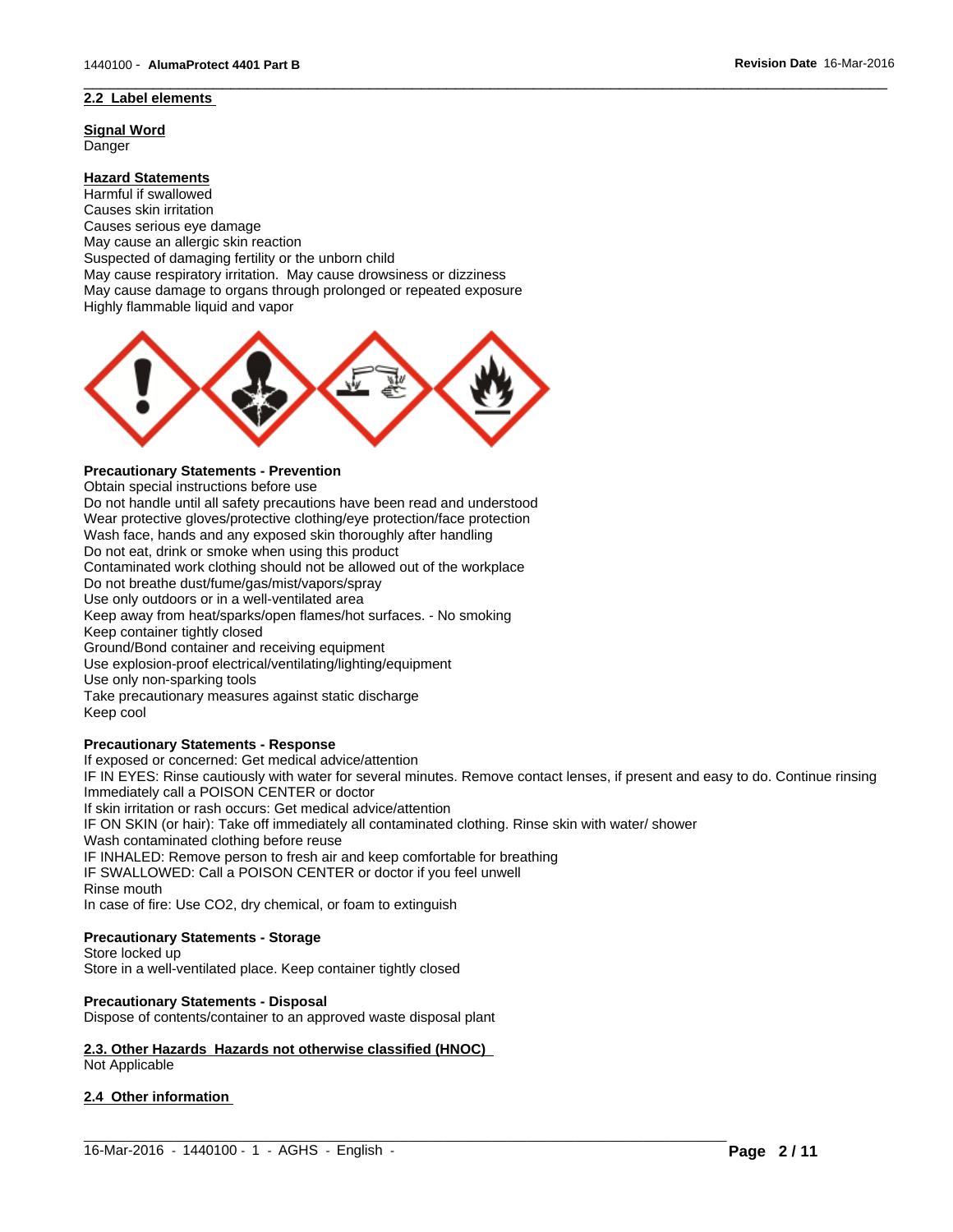#### Not Applicable

**Unknown Acute Toxicity** < 1% of the mixture consists of ingredient(s) of unknown toxicity

 $\overline{\phantom{a}}$  ,  $\overline{\phantom{a}}$  ,  $\overline{\phantom{a}}$  ,  $\overline{\phantom{a}}$  ,  $\overline{\phantom{a}}$  ,  $\overline{\phantom{a}}$  ,  $\overline{\phantom{a}}$  ,  $\overline{\phantom{a}}$  ,  $\overline{\phantom{a}}$  ,  $\overline{\phantom{a}}$  ,  $\overline{\phantom{a}}$  ,  $\overline{\phantom{a}}$  ,  $\overline{\phantom{a}}$  ,  $\overline{\phantom{a}}$  ,  $\overline{\phantom{a}}$  ,  $\overline{\phantom{a}}$ 

# **3. Composition/Information on Ingredients**

**Substance**  Not applicable **Mixture** 

| <b>Chemical Name</b>        | <b>CAS-No</b>  | Weight %  |
|-----------------------------|----------------|-----------|
| Toluene                     | 108-88-3       | $30 - 40$ |
| n-Butanol                   | 71-36-3        | $20 - 30$ |
| Isopropyl alcohol           | 67-63-0        | $20 - 30$ |
| Polvamide resin             | 68410-23-1     | $10 - 20$ |
| Xvlene                      | 1330-20-7      | $5 - 10$  |
| <b>TRIETHYLENETETRAMINE</b> | $112 - 24 - 3$ |           |

The exact percentage (concentration) of composition has been withheld as a trade secret.

| 4. First aid measures                                           |                                                                                                                                                                                                                                                                                            |  |  |  |  |
|-----------------------------------------------------------------|--------------------------------------------------------------------------------------------------------------------------------------------------------------------------------------------------------------------------------------------------------------------------------------------|--|--|--|--|
| Description of first-aid measures<br>4.1                        |                                                                                                                                                                                                                                                                                            |  |  |  |  |
| <b>General advice</b>                                           | For further assistance, contact your local Poison Control Center.                                                                                                                                                                                                                          |  |  |  |  |
| Eye contact                                                     | Immediately flush with plenty of water. After initial flushing, remove any contact lenses and<br>continue flushing for at least 15 minutes. Tilt the head to prevent chemical from transferring<br>to the uncontaminated eye. Call a poison control center or doctor for treatment advice. |  |  |  |  |
| <b>Skin contact</b>                                             | Wash off immediately with plenty of water for at least 15 minutes. Remove contaminated<br>clothing and shoes. Wash contaminated clothing before reuse. Call a poison control center<br>or doctor for treatment advice.                                                                     |  |  |  |  |
| <b>Inhalation</b>                                               | Move victim to fresh air. If not breathing, give artificial respiration. If breathing is difficult,<br>give oxygen. Call a poison control center or doctor for treatment advice.                                                                                                           |  |  |  |  |
| Ingestion                                                       | Rinse mouth. Do NOT induce vomiting. If a person vomits when lying on his back, place<br>him in the recovery position. Call a physician or poison control center immediately.                                                                                                              |  |  |  |  |
| 4.2 Most important symptoms and effects, both acute and delayed |                                                                                                                                                                                                                                                                                            |  |  |  |  |
| <b>Symptoms</b>                                                 | See Section 2.2, Label Elements and/or Section 11, Toxicological effects.                                                                                                                                                                                                                  |  |  |  |  |
|                                                                 | 4.3 Indication of any immediate medical attention and special treatment needed                                                                                                                                                                                                             |  |  |  |  |
| Notes to physician                                              | There is no specific antidote for effects from overexposure to this material. Treat<br>symptomatically.                                                                                                                                                                                    |  |  |  |  |

# **5. Fire-Fighting Measures**

# **5.1 Extinguishing media**

#### **Suitable extinguishing media**

Foam. Carbon dioxide (CO 2). Dry chemical. Water spray or fog. Water may be used to cool and prevent the rupture of containers that are exposed to the heat from a fire.

**Unsuitable Extinguishing Media** Water may be unsuitable for extinguishing fires.

 $\_$  , and the set of the set of the set of the set of the set of the set of the set of the set of the set of the set of the set of the set of the set of the set of the set of the set of the set of the set of the set of th

#### **5.2 Special hazards arising from the substance or mixture**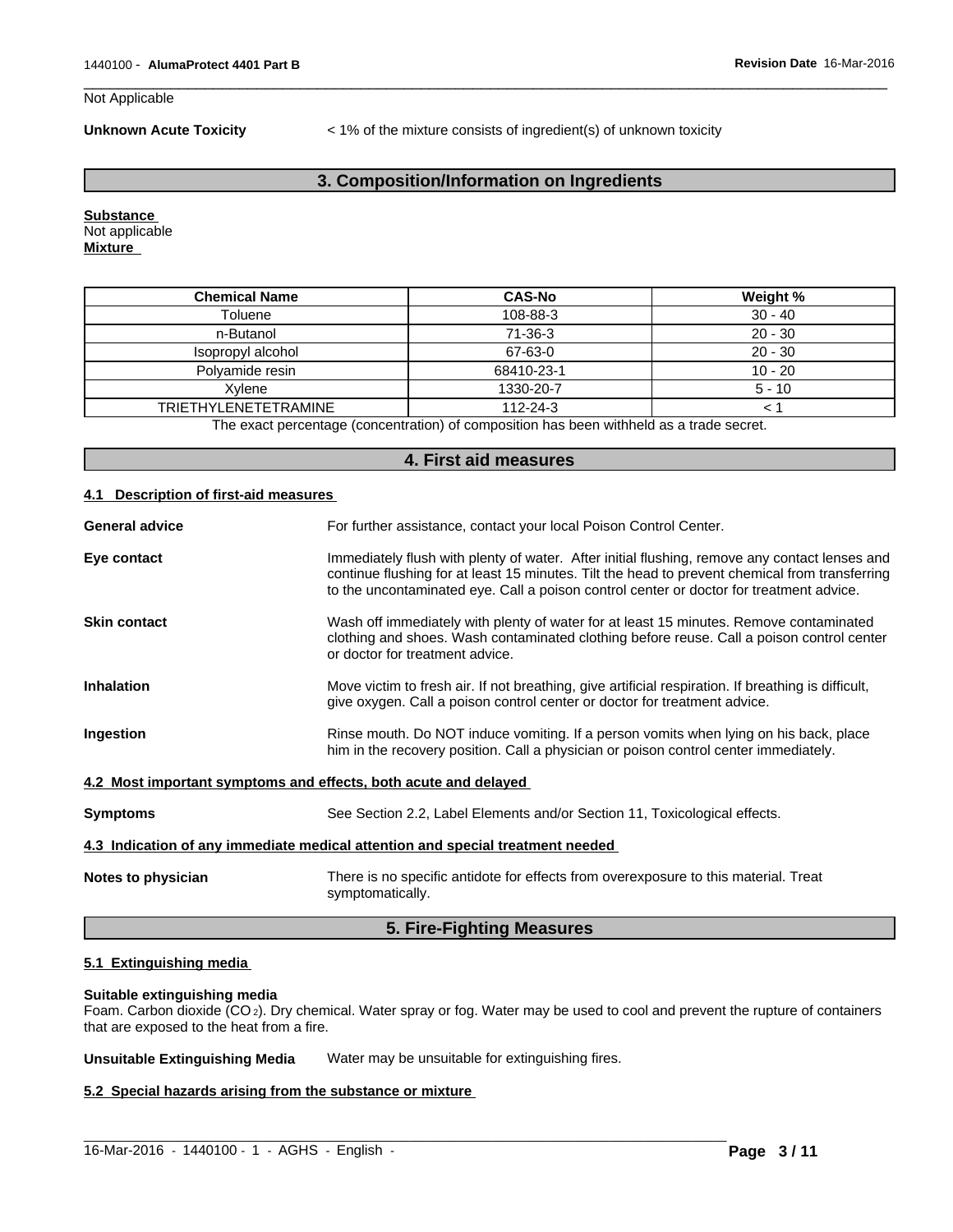#### **Special Hazard**

Most vapors are heavier than air. They will spread along ground and collect in low or confined areas (sewers, basements, tanks) Vapors may travel to areas away from work site before igniting/flashing back to vapor source Thermal decomposition can lead to release of irritating gases and vapors HIGHLY FLAMMABLE: Will be easily ignited by heat, sparks or flames Will be easily ignited by heat, sparks or flames

 $\overline{\phantom{a}}$  ,  $\overline{\phantom{a}}$  ,  $\overline{\phantom{a}}$  ,  $\overline{\phantom{a}}$  ,  $\overline{\phantom{a}}$  ,  $\overline{\phantom{a}}$  ,  $\overline{\phantom{a}}$  ,  $\overline{\phantom{a}}$  ,  $\overline{\phantom{a}}$  ,  $\overline{\phantom{a}}$  ,  $\overline{\phantom{a}}$  ,  $\overline{\phantom{a}}$  ,  $\overline{\phantom{a}}$  ,  $\overline{\phantom{a}}$  ,  $\overline{\phantom{a}}$  ,  $\overline{\phantom{a}}$ 

**Hazardous Combustion Products** Possible formation of carbon oxides, nitrogen oxides, and hazardous organic compounds.

#### **Explosion Data**

**Sensitivity to Mechanical Impact** Not sensitive. **Sensitivity to Static Discharge** Yes.

#### **5.3 Advice for firefighters**

Evacuate personnel to safe areas. Move non-burning material, as feasible, to a safe location as soon as possible. As in any fire, wear self-contained breathing apparatus pressure-demand, MSHA/NIOSH (approved or equivalent) and full protective gear. Cool containers with flooding quantities of water until well after fire is out. Thoroughly decontaminate all protective equipment after use. DO NOT extinguish a fire resulting from the flow of flammable liquid until the flow of the liquid is effectively shut off. This precaution will help prevent the accumulation of an explosive vapor-air mixture after the initial fire is extinguished.

#### **6. Accidental Release Measures**

#### **6.1 Personal precautions, protective equipment and emergency procedures**

Stop all work that requires a naked flame, stop all vehicles, stop all machines and equipment that may cause sparks or flames. Avoid contact with skin, eyes and clothing. Ensure adequate ventilation. ELIMINATE all ignition sources (no smoking, flares, sparks or flames in immediate area). Stop leak if you can do it without risk. Refer to protective measures listed in sections 7 and 8. Avoid exceeding of the given occupational exposure limits (see section 8). Personal protection needs must be evaluated based on information provided on this sheet and the special circumstances created by the spill including; the material spilled, the quantity of the spill, the area in which the spill occurred, and the training and the expertise of employees in the area responding to the spill.

#### **6.2 Environmental precautions**

Prevent product from entering drains. Prevent entry into waterways, sewers, basements or confined areas. See Section 12 for additional Ecological information.

#### **6.3 Methods and materials for containment and cleaning up**

| <b>Methods for Containment</b> | Dike far ahead of liquid spill for later disposal. Absorb with earth, sand or other<br>non-combustible material and transfer to containers for later disposal. Prevent further<br>leakage or spillage if safe to do so.                                                                           |
|--------------------------------|---------------------------------------------------------------------------------------------------------------------------------------------------------------------------------------------------------------------------------------------------------------------------------------------------|
| Methods for cleaning up        | Use a non-combustible material like vermiculite, sand or earth to soak up the product and<br>place into a container for later disposal. Ground and bond containers when transferring<br>material. Take precautionary measures against static discharges. Use non-sparking tools<br>and equipment. |

#### **7. Handling and storage**

#### **7.1 Precautions for safe handling**

| Advice on safe handling | Ensure adequate ventilation. Ground and bond containers when transferring material.<br>Handle in accordance with good industrial hygiene and safety practice. Avoid contact with<br>skin, eyes and clothing. Keep away from open flames, hot surfaces and sources of ignition.<br>Take precautionary measures against static discharges. Do not eat, drink or smoke when<br>using this product. Use according to package label instructions. Empty containers may<br>retain product residue or vapor. Do not pressurize, cut, weld, braze, solder, drill, grind, or<br>expose container to heat, flame, sparks, static electricity, or other sources of ignition. No<br>smoking. |
|-------------------------|----------------------------------------------------------------------------------------------------------------------------------------------------------------------------------------------------------------------------------------------------------------------------------------------------------------------------------------------------------------------------------------------------------------------------------------------------------------------------------------------------------------------------------------------------------------------------------------------------------------------------------------------------------------------------------|
| <b>Hygiene measures</b> | Avoid contact with skin, eyes and clothing. Remove and wash contaminated clothing before<br>re-use. Do not eat, drink or smoke when using this product. Wash hands before breaks and<br>immediately after handling the product.                                                                                                                                                                                                                                                                                                                                                                                                                                                  |

 $\_$  ,  $\_$  ,  $\_$  ,  $\_$  ,  $\_$  ,  $\_$  ,  $\_$  ,  $\_$  ,  $\_$  ,  $\_$  ,  $\_$  ,  $\_$  ,  $\_$  ,  $\_$  ,  $\_$  ,  $\_$  ,  $\_$  ,  $\_$  ,  $\_$  ,  $\_$  ,  $\_$  ,  $\_$  ,  $\_$  ,  $\_$  ,  $\_$  ,  $\_$  ,  $\_$  ,  $\_$  ,  $\_$  ,  $\_$  ,  $\_$  ,  $\_$  ,  $\_$  ,  $\_$  ,  $\_$  ,  $\_$  ,  $\_$  ,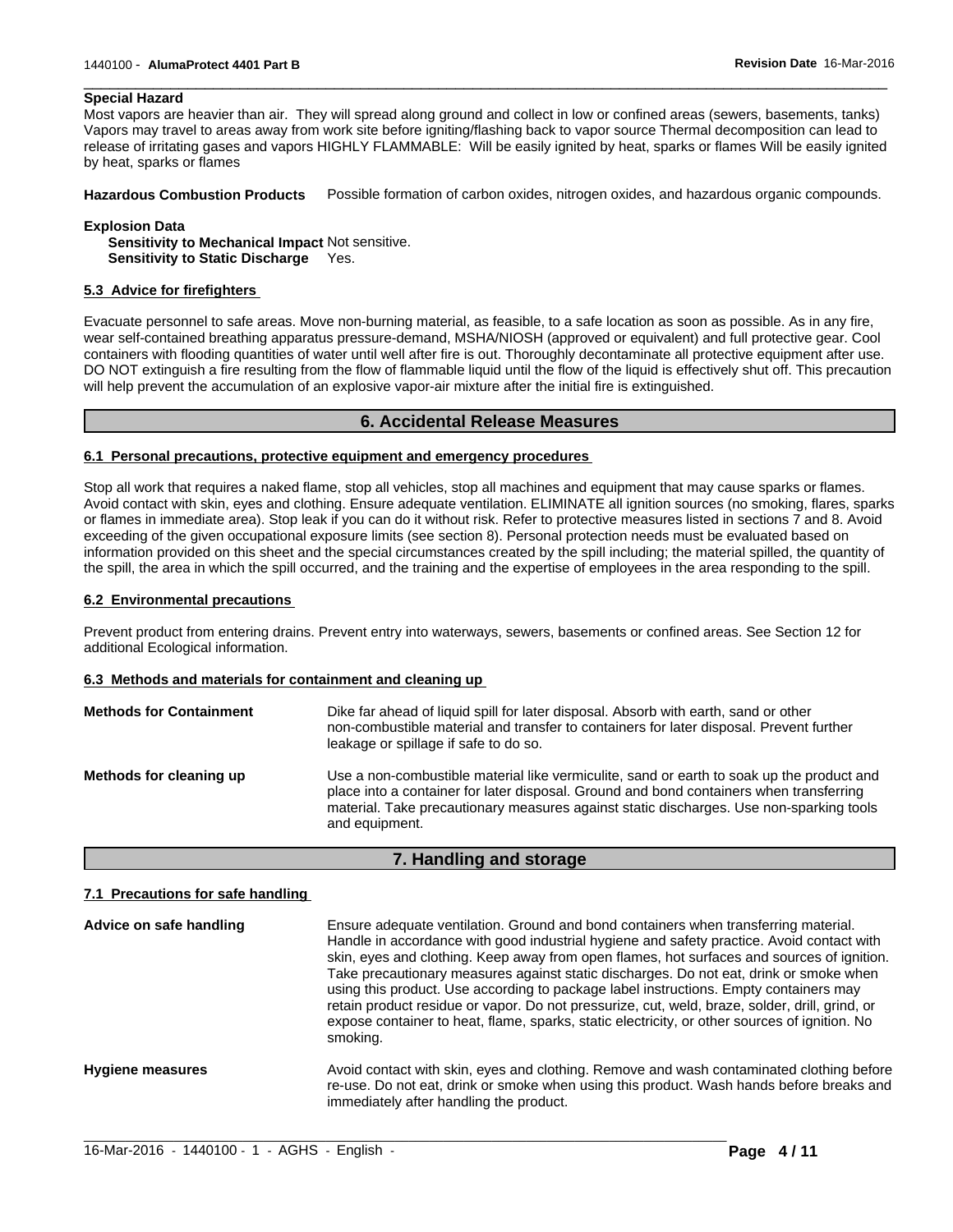#### **7.2 Conditions for safe storage, including any incompatibilities**

| <b>Storage Conditions</b> | Keep container tightly closed in a dry and well-ventilated place. Keep away from heat, hot<br>surfaces, sparks, open flames and other ignition sources. No smoking. Keep in properly<br>labeled containers. Keep away from food, drink and animal feedingstuffs. Store in<br>accordance with local regulations. |
|---------------------------|-----------------------------------------------------------------------------------------------------------------------------------------------------------------------------------------------------------------------------------------------------------------------------------------------------------------|
| <b>Materials to Avoid</b> | No materials to be especially mentioned.                                                                                                                                                                                                                                                                        |

 $\overline{\phantom{a}}$  ,  $\overline{\phantom{a}}$  ,  $\overline{\phantom{a}}$  ,  $\overline{\phantom{a}}$  ,  $\overline{\phantom{a}}$  ,  $\overline{\phantom{a}}$  ,  $\overline{\phantom{a}}$  ,  $\overline{\phantom{a}}$  ,  $\overline{\phantom{a}}$  ,  $\overline{\phantom{a}}$  ,  $\overline{\phantom{a}}$  ,  $\overline{\phantom{a}}$  ,  $\overline{\phantom{a}}$  ,  $\overline{\phantom{a}}$  ,  $\overline{\phantom{a}}$  ,  $\overline{\phantom{a}}$ 

# **8. Exposure controls/personal protection**

#### **8.1 Exposure Guidelines**

| <b>Chemical Name</b>      | <b>ACGIH TLV</b> | <b>OSHA PEL</b>            | <b>British Columbia</b> | <b>Alberta</b>              | Quebec                        | <b>Ontario TWAEV</b>    |
|---------------------------|------------------|----------------------------|-------------------------|-----------------------------|-------------------------------|-------------------------|
| Toluene                   | TWA: 20 ppm      | TWA: 200 ppm               | TWA: 20 ppm             | TWA: 50 ppm                 | TWA: 50 ppm                   | TWA: 20 ppm             |
| 108-88-3                  |                  | Ceiling: 300 ppm           | Adverse                 | TWA: 188 mg/m <sup>3</sup>  | TWA: $188 \text{ mg/m}^3$     |                         |
|                           |                  |                            | reproductive effect     | Skin                        | Skin                          |                         |
| n-Butanol                 | TWA: 20 ppm      | TWA: 100 ppm               | TWA: 15 ppm             | TWA: 20 ppm                 | Ceiling: 50 ppm               | TWA: 20 ppm             |
| 71-36-3                   |                  | TWA: 300 mg/m <sup>3</sup> | Ceiling: 30 ppm         | TWA: 60 mg/m $3$            | Ceiling: $152 \text{ mg/m}^3$ |                         |
|                           |                  |                            |                         |                             | Skin                          |                         |
| Isopropyl alcohol         | STEL: 400 ppm    | TWA: 400 ppm               | TWA: 200 ppm            | TWA: 200 ppm                | TWA: 400 ppm                  | TWA: 200 ppm            |
| 67-63-0                   | TWA: 200 ppm     | TWA: 980 mg/m <sup>3</sup> | STEL: 400 ppm           | TWA: 492 mg/m <sup>3</sup>  | TWA: 985 mg/m <sup>3</sup>    | STEL: 400 ppm           |
|                           |                  |                            |                         | STEL: 400 ppm               | STEL: 500 ppm                 |                         |
|                           |                  |                            |                         | STEL: 984 mg/m <sup>3</sup> | STEL: 1230 mg/m <sup>3</sup>  |                         |
| Xylene                    | STEL: 150 ppm    | TWA: 100 ppm               | TWA: 100 ppm            | TWA: 100 ppm                | TWA: 100 ppm                  | TWA: 100 ppm            |
| 1330-20-7                 | TWA: 100 ppm     | TWA: 435 mg/m <sup>3</sup> | STEL: 150 ppm           | TWA: 434 mg/m <sup>3</sup>  | TWA: 434 mg/m <sup>3</sup>    | STEL: 150 ppm           |
|                           |                  |                            |                         | STEL: 150 ppm               | STEL: 150 ppm                 |                         |
|                           |                  |                            |                         | STEL: 651 mg/m <sup>3</sup> | STEL: 651 mg/m <sup>3</sup>   |                         |
| <b>ITRIETHYLENETETRAI</b> |                  |                            |                         |                             |                               | TWA: 0.5 ppm            |
| <b>MINE</b>               |                  |                            |                         |                             |                               | TWA: $3 \text{ mg/m}^3$ |
| 112-24-3                  |                  |                            |                         |                             |                               | <b>Skin</b>             |

#### **8.2 Appropriate engineering controls**

**Engineering Measures** Ensure adequate ventilation, especially in confined areas. Where reasonably practicable this should be achieved by the use of local exhaust ventilation and good general extraction. Use adequate ventilation to maintain airborne concentrations at levels below permissible or recommended occupational exposure limits. .

### **8.3 Individual protection measures, such as personal protective equipment**

| <b>Eye/Face Protection</b>    | Safety glasses with side-shields. If splashes are likely to occur, wear Tightly fitting safety<br>goggles.                                                                                                                                                                                                                                                                                                                                                      |
|-------------------------------|-----------------------------------------------------------------------------------------------------------------------------------------------------------------------------------------------------------------------------------------------------------------------------------------------------------------------------------------------------------------------------------------------------------------------------------------------------------------|
| Skin and body protection      | Solvent-resistant gloves. Nitrile rubber. Neoprene gloves. Impervious butyl rubber gloves.<br>Please observe the instructions regarding permeability and breakthrough time which are<br>provided by the supplier of the gloves. Also take into consideration the specific local<br>conditions under which the product is used, such as the danger of cuts, abrasion. Wear<br>suitable protective clothing. Remove and wash contaminated clothing before re-use. |
| <b>Respiratory protection</b> | If exposure limits are exceeded or irritation is experienced, NIOSH/MSHA approved<br>respiratory protection should be worn. Respiratory protection must be provided in<br>accordance with current local regulations.                                                                                                                                                                                                                                            |
| <b>Hygiene measures</b>       | See section 7 for more information                                                                                                                                                                                                                                                                                                                                                                                                                              |

 $\_$  , and the set of the set of the set of the set of the set of the set of the set of the set of the set of the set of the set of the set of the set of the set of the set of the set of the set of the set of the set of th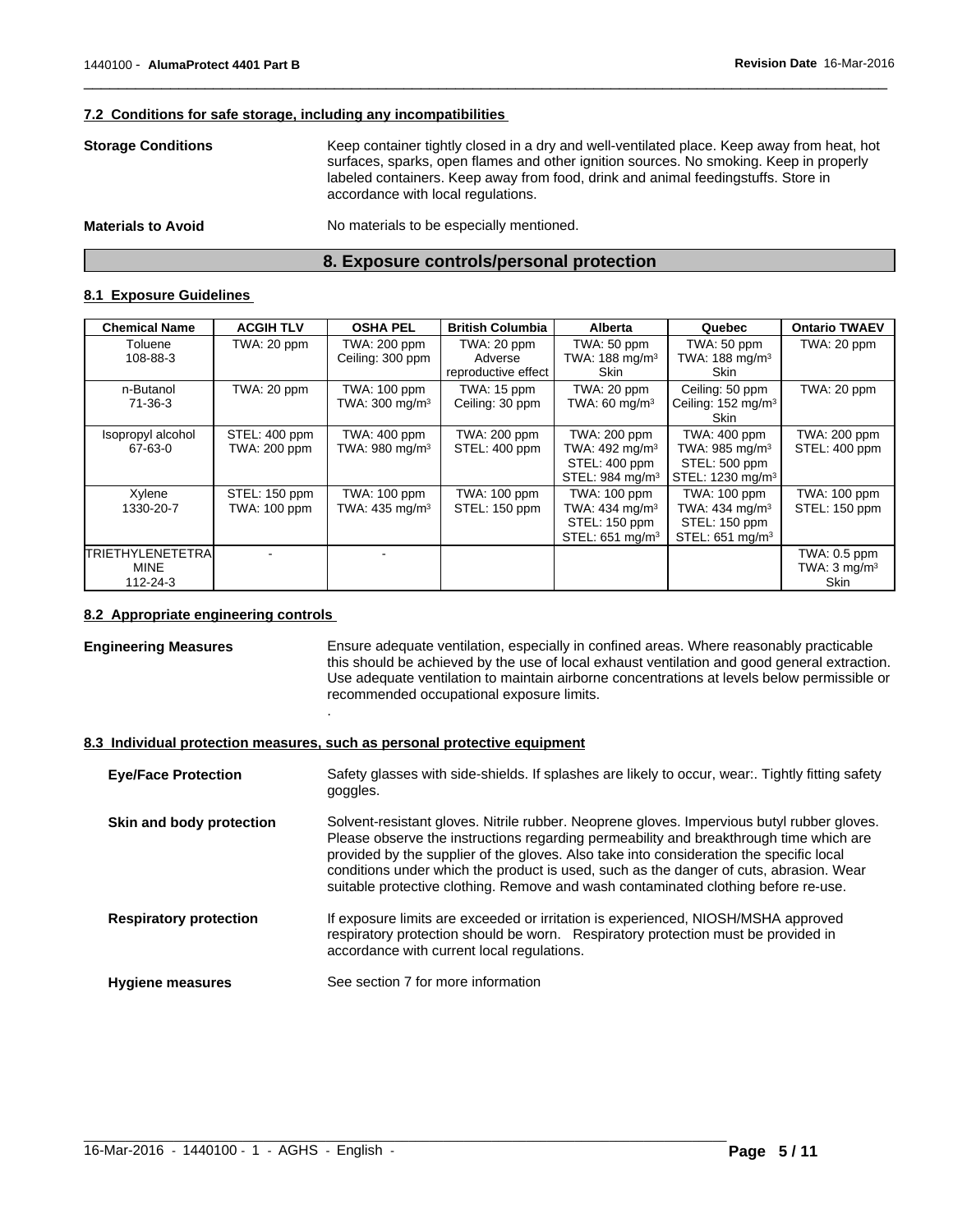# **9. Physical and chemical properties**

 $\overline{\phantom{a}}$  ,  $\overline{\phantom{a}}$  ,  $\overline{\phantom{a}}$  ,  $\overline{\phantom{a}}$  ,  $\overline{\phantom{a}}$  ,  $\overline{\phantom{a}}$  ,  $\overline{\phantom{a}}$  ,  $\overline{\phantom{a}}$  ,  $\overline{\phantom{a}}$  ,  $\overline{\phantom{a}}$  ,  $\overline{\phantom{a}}$  ,  $\overline{\phantom{a}}$  ,  $\overline{\phantom{a}}$  ,  $\overline{\phantom{a}}$  ,  $\overline{\phantom{a}}$  ,  $\overline{\phantom{a}}$ 

| <b>Physical state</b>                    | Liquid                   |                          |
|------------------------------------------|--------------------------|--------------------------|
| Appearance                               | No information available |                          |
| <b>Color</b>                             | Amber                    |                          |
| Odor                                     | Amine                    |                          |
| <b>Odor Threshold</b>                    | No information available |                          |
| <b>Property</b>                          | <b>Values</b>            | Remarks • Methods        |
| рH                                       |                          | No information available |
| Melting/freezing point                   |                          | No information available |
| <b>Boiling point/boiling range</b>       | 83 °C / 181 °F           | for Isopropanol          |
| <b>Flash Point</b>                       | 16 °C / 61 °F            |                          |
| <b>Evaporation rate</b>                  |                          | No information available |
| Flammability (solid, gas)                |                          | No information available |
| <b>Flammability Limits in Air</b>        |                          |                          |
| upper flammability limit                 |                          | No information available |
| lower flammability limit                 |                          | No information available |
| Vapor pressure                           |                          | No information available |
| <b>Vapor density</b>                     |                          | No information available |
| <b>Specific Gravity</b>                  |                          | No information available |
| <b>Water solubility</b>                  |                          | No information available |
| Solubility in other solvents             |                          | No information available |
| <b>Partition coefficient</b>             |                          | No information available |
| <b>Autoignition temperature</b>          |                          | No information available |
| <b>Decomposition temperature</b>         |                          | No information available |
| <b>Viscosity, kinematic</b>              | $> 22$ mm $2/s$          |                          |
| Viscosity, dynamic                       |                          | No information available |
| <b>Explosive properties</b>              |                          | No information available |
| <b>Oxidizing Properties</b>              |                          | No information available |
| 9.2 Other information                    |                          |                          |
| Volatile organic compounds (VOC) 696 g/L |                          |                          |

# **9.1 Information on basic physical and chemical properties**

**Volatile organic compounds (VOC) content Density** 7.13 lb/gal

#### **10. Stability and Reactivity**

#### **10.1 Reactivity**

No dangerous reaction known under conditions of normal use

#### **10.2 Chemical stability**

Stable under recommended storage conditions

#### **10.3 Possibility of hazardous reactions**

None under normal processing.

#### **10.4 Conditions to Avoid**

Keep away from heat, sparks and flames.

#### **10.5 Incompatible Materials**

No materials to be especially mentioned.

#### **10.6 Hazardous Decomposition Products**

None under normal use conditions. Thermal decomposition can lead to release of irritating gases and vapors.

 $\_$  ,  $\_$  ,  $\_$  ,  $\_$  ,  $\_$  ,  $\_$  ,  $\_$  ,  $\_$  ,  $\_$  ,  $\_$  ,  $\_$  ,  $\_$  ,  $\_$  ,  $\_$  ,  $\_$  ,  $\_$  ,  $\_$  ,  $\_$  ,  $\_$  ,  $\_$  ,  $\_$  ,  $\_$  ,  $\_$  ,  $\_$  ,  $\_$  ,  $\_$  ,  $\_$  ,  $\_$  ,  $\_$  ,  $\_$  ,  $\_$  ,  $\_$  ,  $\_$  ,  $\_$  ,  $\_$  ,  $\_$  ,  $\_$  ,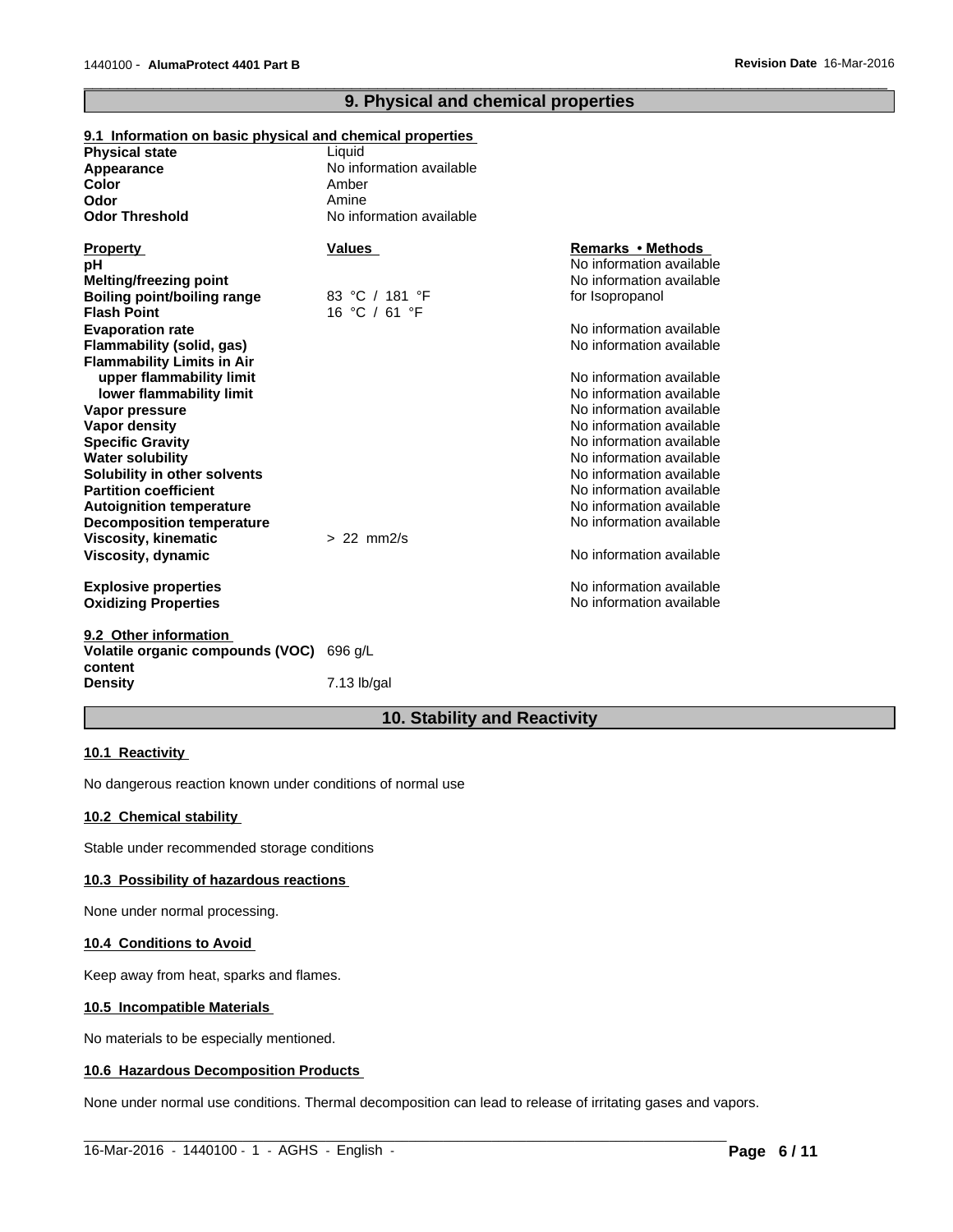# **11. Toxicological information**

 $\overline{\phantom{a}}$  ,  $\overline{\phantom{a}}$  ,  $\overline{\phantom{a}}$  ,  $\overline{\phantom{a}}$  ,  $\overline{\phantom{a}}$  ,  $\overline{\phantom{a}}$  ,  $\overline{\phantom{a}}$  ,  $\overline{\phantom{a}}$  ,  $\overline{\phantom{a}}$  ,  $\overline{\phantom{a}}$  ,  $\overline{\phantom{a}}$  ,  $\overline{\phantom{a}}$  ,  $\overline{\phantom{a}}$  ,  $\overline{\phantom{a}}$  ,  $\overline{\phantom{a}}$  ,  $\overline{\phantom{a}}$ 

#### **11.1 Acute toxicity**

#### **Numerical measures of toxicity: Product Information**

#### **The following values are calculated based on chapter 3.1 of the GHS document**

| <b>Unknown Acute Toxicity</b> | $\le$ 1% of the mixture consists of ingredient(s) of unknown toxicity |  |  |
|-------------------------------|-----------------------------------------------------------------------|--|--|
| Oral LD50                     | 1,751.00 mg/kg                                                        |  |  |
| <b>Dermal LD50</b>            | 4,699.00 mg/kg                                                        |  |  |
| LC50 (Vapor)                  | 143.00 mg/l                                                           |  |  |

# **Numerical measures of toxicity: Component Information**

| <b>Chemical Name</b>                    | LD50 Oral            | <b>LD50 Dermal</b>        | <b>LC50 Inhalation</b>                |
|-----------------------------------------|----------------------|---------------------------|---------------------------------------|
| Toluene<br>108-88-3                     | 2600 mg/kg (Rat)     | $= 12000$ mg/kg (Rabbit)  | $= 28.1$ mg/L (Rat) 4 h               |
| n-Butanol<br>$71-36-3$                  | 700 mg/kg (Rat)      | $=$ 3402 mg/kg (Rabbit)   | $> 8000$ ppm (Rat) 4 h                |
| Isopropyl alcohol<br>67-63-0            | 5840 mg/kg (Rat)     | $= 13,900$ mg/kg (Rabbit) | $= 72600$ mg/m <sup>3</sup> (Rat) 4 h |
| Polyamide resin<br>68410-23-1           | $>$ 2000 mg/kg (rat) | > 2000 mg/kg (rat)        |                                       |
| Xylene<br>1330-20-7                     | 3500 mg/kg (Rat)     | $>$ 4350 mg/kg (Rabbit)   | $= 29.08$ mg/L (Rat) 4 h              |
| <b>TRIETHYLENETETRAMINE</b><br>112-24-3 | 2500 mg/kg (Rat)     | $= 550$ mg/kg (Rabbit)    | $\overline{\phantom{0}}$              |

### **11.2 Information on toxicological effects**

#### **Skin corrosion/irritation**

Product Information • No information available Component Information • No information available

#### **Serious eye damage/eye irritation**

Product Information • No information available Component Information • No information available

#### **Respiratory or skin sensitization**

Product Information • No information available Component Information

• No information available

#### **Germ cell mutagenicity**

Product Information • No information available Component Information • No information available

#### **Carcinogenicity**

Product Information • The table below indicates whether each agency has listed any ingredient as a carcinogen Component Information • Contains a known or suspected carcinogen

 $\_$  ,  $\_$  ,  $\_$  ,  $\_$  ,  $\_$  ,  $\_$  ,  $\_$  ,  $\_$  ,  $\_$  ,  $\_$  ,  $\_$  ,  $\_$  ,  $\_$  ,  $\_$  ,  $\_$  ,  $\_$  ,  $\_$  ,  $\_$  ,  $\_$  ,  $\_$  ,  $\_$  ,  $\_$  ,  $\_$  ,  $\_$  ,  $\_$  ,  $\_$  ,  $\_$  ,  $\_$  ,  $\_$  ,  $\_$  ,  $\_$  ,  $\_$  ,  $\_$  ,  $\_$  ,  $\_$  ,  $\_$  ,  $\_$  , 16-Mar-2016 - 1440100 - 1 - AGHS - English -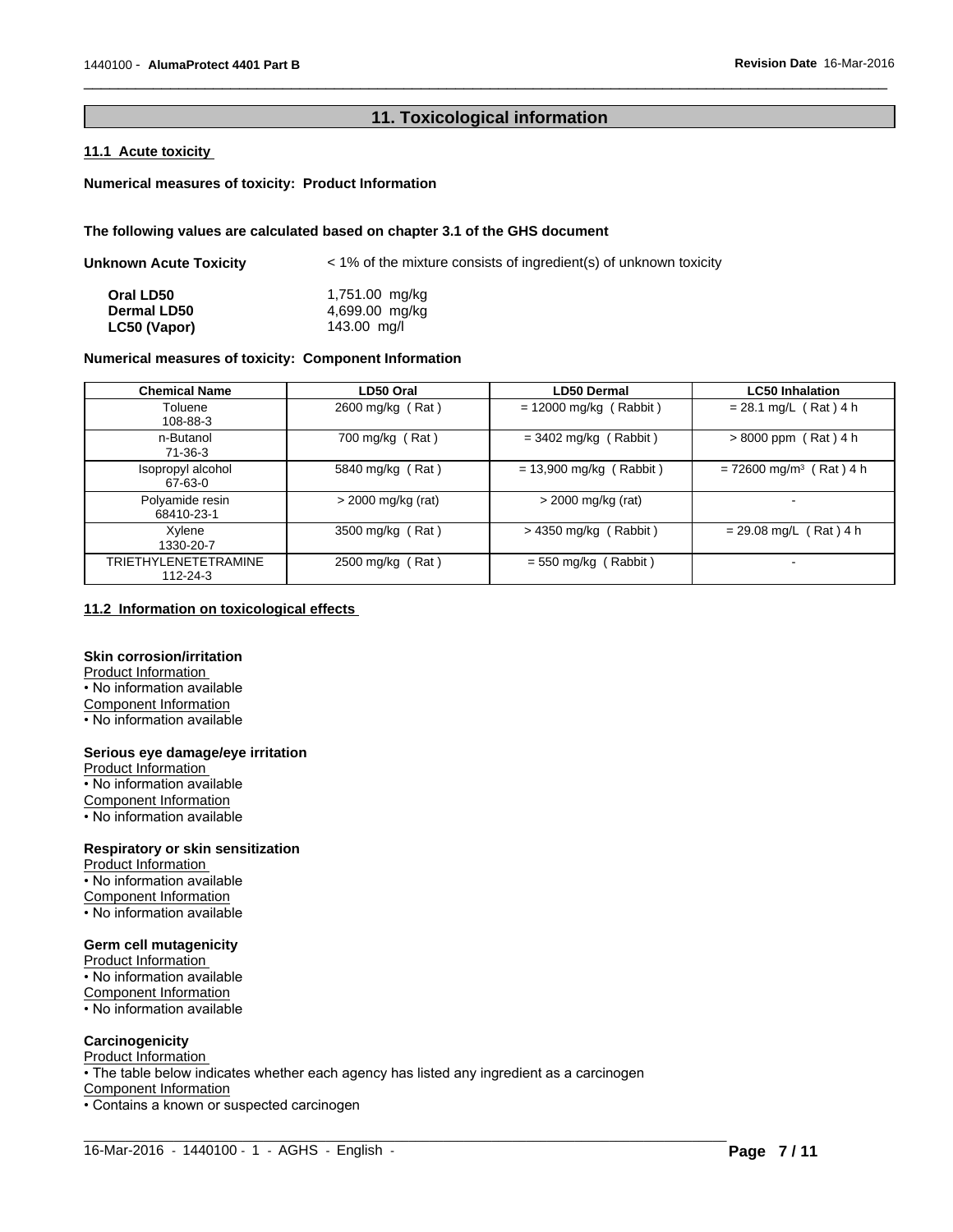| <b>Chemical Name</b>         | <b>ACGIH</b> | <b>IARC</b> | NTD<br>. | $\sim$ $\sim$<br>vəna |
|------------------------------|--------------|-------------|----------|-----------------------|
| Isopropyl alcohol<br>67-63-0 |              | Group       |          |                       |

 $\overline{\phantom{a}}$  ,  $\overline{\phantom{a}}$  ,  $\overline{\phantom{a}}$  ,  $\overline{\phantom{a}}$  ,  $\overline{\phantom{a}}$  ,  $\overline{\phantom{a}}$  ,  $\overline{\phantom{a}}$  ,  $\overline{\phantom{a}}$  ,  $\overline{\phantom{a}}$  ,  $\overline{\phantom{a}}$  ,  $\overline{\phantom{a}}$  ,  $\overline{\phantom{a}}$  ,  $\overline{\phantom{a}}$  ,  $\overline{\phantom{a}}$  ,  $\overline{\phantom{a}}$  ,  $\overline{\phantom{a}}$ 

#### **Reproductive toxicity**

Product Information • No information available Component Information • No information available

#### **STOT - single exposure**

No information available

# **STOT - repeated exposure**

No information available

# **Other adverse effects**

Product Information

• No information available

Component Information

• No information available

# **Aspiration hazard**

Product Information • No information available Component Information • No information available

# **12. Ecological information**

## **12.1 Toxicity**

**Ecotoxicity No information available** 

18.473 % of the mixture consists of components(s) of unknown hazards to the aquatic environment

#### **Ecotoxicity effects**

| <b>Chemical Name</b> | <b>Toxicity to algae</b>                                                                                                 | <b>Toxicity to fish</b>                                                                                                                                                                                                                                                                                                                                                                                                                                                                                                                             | Toxicity to daphnia and other<br>aquatic invertebrates                                    |
|----------------------|--------------------------------------------------------------------------------------------------------------------------|-----------------------------------------------------------------------------------------------------------------------------------------------------------------------------------------------------------------------------------------------------------------------------------------------------------------------------------------------------------------------------------------------------------------------------------------------------------------------------------------------------------------------------------------------------|-------------------------------------------------------------------------------------------|
| Toluene<br>108-88-3  | EC50: 96 h Pseudokirchneriella<br>subcapitata 433 mg/L EC50: 72 h<br>Pseudokirchneriella subcapitata<br>12.5 mg/L static | LC50: 96 h Pimephales promelas<br>15.22 - 19.05 mg/L flow-through<br>LC50: 96 h Pimephales promelas<br>12.6 mg/L static LC50: 96 h<br>Oncorhynchus mykiss 5.89 - 7.81<br>mg/L flow-through LC50: 96 h<br>Oncorhynchus mykiss 14.1 - 17.16<br>mg/L static LC50: 96 h<br>Oncorhynchus mykiss 5.8 mg/L<br>semi-static LC50: 96 h Lepomis<br>macrochirus 11.0 - 15.0 mg/L static<br>LC50: 96 h Oryzias latipes 54 mg/L<br>static LC50: 96 h Poecilia reticulata<br>28.2 mg/L semi-static LC50: 96 h<br>Poecilia reticulata 50.87 - 70.34<br>mg/L static | EC50: 48 h Daphnia magna 5.46 -<br>9.83 mg/L Static EC50: 48 h<br>Daphnia magna 11.5 mg/L |
| n-Butanol<br>71-36-3 | EC50: 96 h Desmodesmus<br>subspicatus 500 mg/L EC50: 72 h<br>Desmodesmus subspicatus 500<br>mg/L                         | LC50: 96 h Pimephales promelas<br>1730 - 1910 mg/L static LC50: 96 h<br>Pimephales promelas 1740 mg/L<br>flow-through LC50: 96 h Lepomis<br>macrochirus 100000 - 500000 µg/L<br>static LC50: 96 h Pimephales<br>promelas 1910000 µg/L static                                                                                                                                                                                                                                                                                                        | EC50: 48 h Daphnia magna 1983<br>mg/L EC50: 48 h Daphnia magna<br>1897 - 2072 mg/L Static |
| Isopropyl alcohol    | EC50: 96 h Desmodesmus                                                                                                   | LC50: 96 h Pimephales promelas                                                                                                                                                                                                                                                                                                                                                                                                                                                                                                                      | EC50: 48 h Daphnia magna 13299                                                            |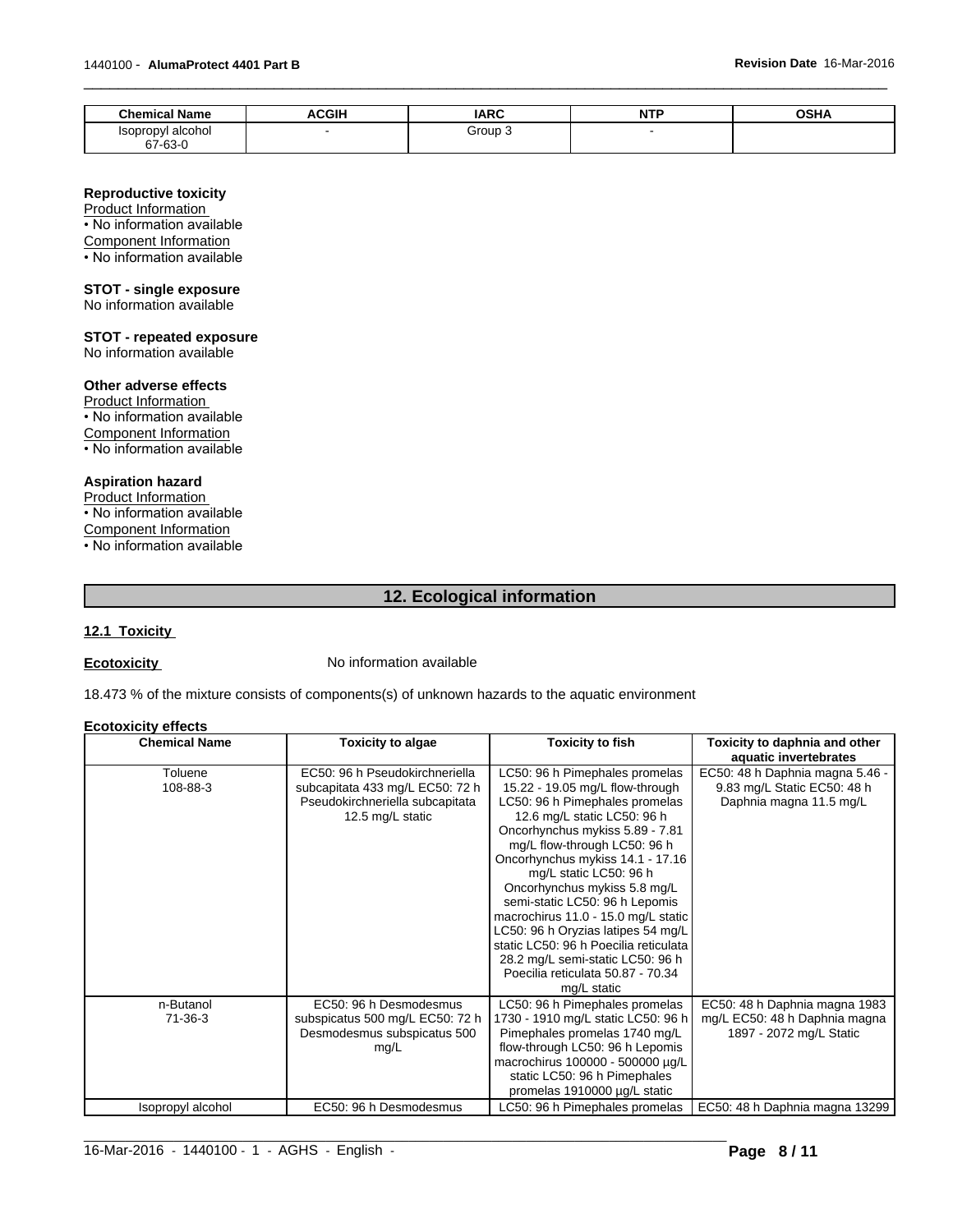| 67-63-0                     | subspicatus 1000 mg/L EC50: 72 h    | 9640 mg/L flow-through LC50: 96 h    | mg/L                              |
|-----------------------------|-------------------------------------|--------------------------------------|-----------------------------------|
|                             | Desmodesmus subspicatus 1000        | Pimephales promelas 11130 mg/L       |                                   |
|                             | mg/L                                | static LC50: 96 h Lepomis            |                                   |
|                             |                                     | macrochirus 1400000 µg/L             |                                   |
| Xylene                      |                                     | LC50: 96 h Pimephales promelas       | EC50: 48 h water flea 3.82 mg/L   |
| 1330-20-7                   |                                     | 23.53 - 29.97 mg/L static LC50: 96   | LC50: 48 h Gammarus lacustris 0.6 |
|                             |                                     | h Cyprinus carpio 780 mg/L           | mg/L                              |
|                             |                                     | semi-static LC50: 96 h Cyprinus      |                                   |
|                             |                                     | carpio 780 mg/L LC50: 96 h Poecilia  |                                   |
|                             |                                     | reticulata 30.26 - 40.75 mg/L static |                                   |
|                             |                                     | LC50: 96 h Pimephales promelas       |                                   |
|                             |                                     | 13.4 mg/L flow-through LC50: 96 h    |                                   |
|                             |                                     | Oncorhynchus mykiss 2.661 - 4.093    |                                   |
|                             |                                     | mg/L static LC50: 96 h               |                                   |
|                             |                                     | Oncorhynchus mykiss 13.5 - 17.3      |                                   |
|                             |                                     | mg/L LC50: 96 h Lepomis              |                                   |
|                             |                                     | macrochirus 13.1 - 16.5 mg/L         |                                   |
|                             |                                     | flow-through LC50: 96 h Lepomis      |                                   |
|                             |                                     | macrochirus 19 mg/L LC50: 96 h       |                                   |
|                             |                                     | Lepomis macrochirus 7.711 - 9.591    |                                   |
|                             |                                     | mg/L static                          |                                   |
| <b>TRIETHYLENETETRAMINE</b> | EC50: 72 h Desmodesmus              | LC50: 96 h Poecilia reticulata 570   | EC50: 48 h Daphnia magna 31.1     |
| 112-24-3                    | subspicatus 2.5 mg/L EC50: 72 h     | mg/L semi-static LC50: 96 h          | mg/L                              |
|                             | Pseudokirchneriella subcapitata 20  | Pimephales promelas 495 mg/L         |                                   |
|                             | mg/L EC50: 96 h                     |                                      |                                   |
|                             | Pseudokirchneriella subcapitata 3.7 |                                      |                                   |
|                             | mg/L                                |                                      |                                   |

#### **12.2 Persistence and degradability**

No information available.

#### **12.3 Bioaccumulative potential**

Discharge into the environment must be avoided

| <b>Chemical Name</b>                          | log Pow |
|-----------------------------------------------|---------|
| Toluene<br>108-88-3                           | 2.65    |
| n-Butanol<br>71-36-3                          | 0.785   |
| Isopropyl alcohol<br>67-63-0                  | 0.05    |
| Xylene<br>1330-20-7                           | 3.15    |
| <b>TRIETHYLENETETRAMINE</b><br>$112 - 24 - 3$ | $-1.4$  |

# **12.4 Mobility in soil**

No information available.

#### **12.5 Other adverse effects**

No information available

# **13. Disposal Considerations**

#### **13.1 Waste treatment methods**

Disposal should be in accordance with applicable regional, national and local laws and regulations.

 $\_$  , and the set of the set of the set of the set of the set of the set of the set of the set of the set of the set of the set of the set of the set of the set of the set of the set of the set of the set of the set of th

# **14. Transport Information**

**DOT DOT** - Special Provision 149: UN1263, Paint or Paint related material, PGII: When transported as a limited quantity or a consumer commodity, the maximum net capacity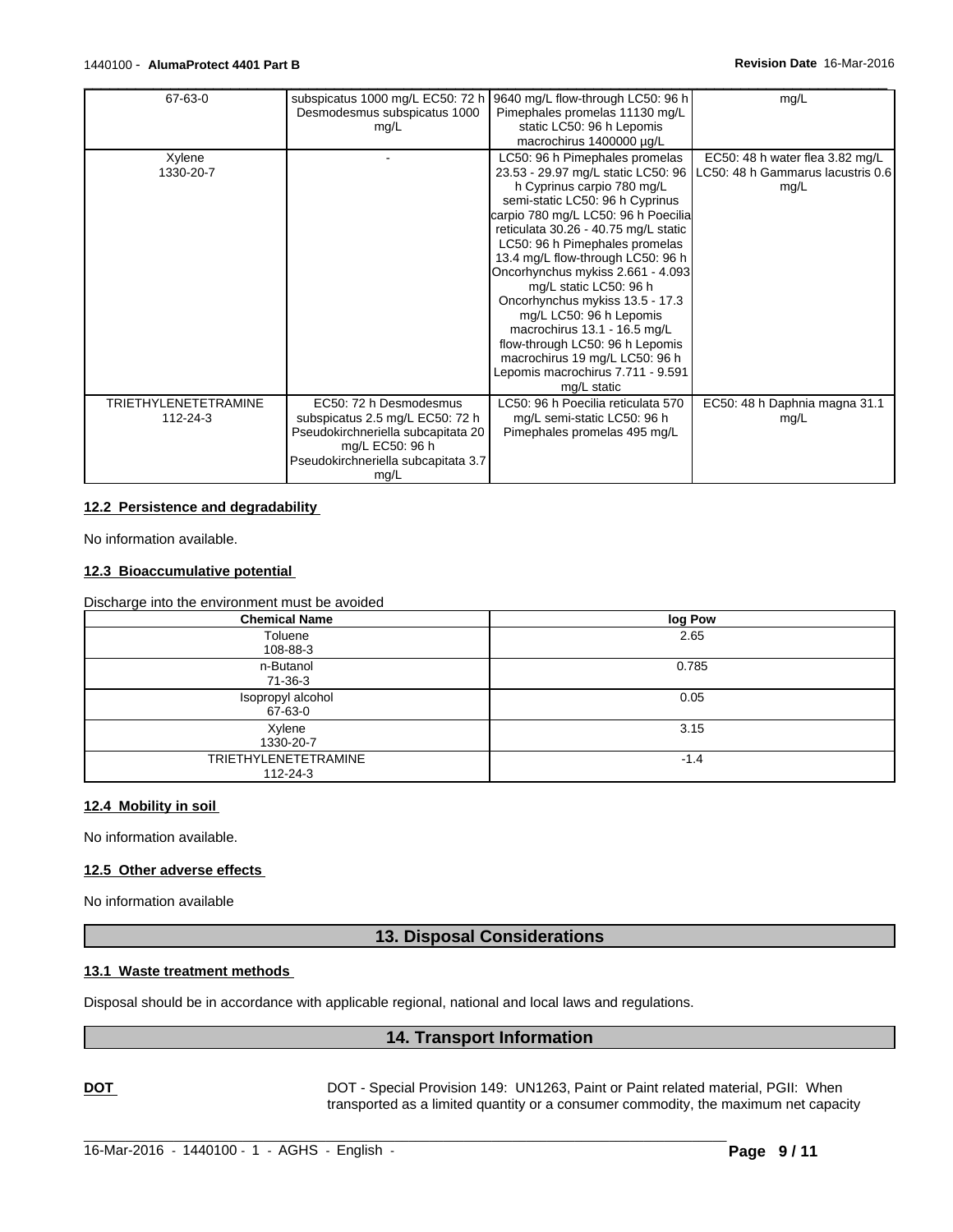| Proper shipping name                | specified in CFR 49. 173.150(b)(2) of this subchapter for inner packagings may be<br>increased to $5 L (1.3$ gallons).<br>UN1263, Paint related material, 3, PG II |
|-------------------------------------|--------------------------------------------------------------------------------------------------------------------------------------------------------------------|
| <b>MEX</b>                          | no data available                                                                                                                                                  |
| <b>IMDG</b><br>Proper shipping name | UN1263, Paint related material, 3, PG II                                                                                                                           |
| <b>IATA</b><br>Proper shipping name | UN1263, Paint related material, 3, PG II                                                                                                                           |

# **15. Regulatory information**

#### **15.1 International Inventories**

| Complies<br>Complies<br>Complies<br>Complies<br>Complies<br>Complies<br>Complies |          |
|----------------------------------------------------------------------------------|----------|
|                                                                                  |          |
|                                                                                  | Complies |

**TSCA** - United States Toxic Substances Control Act Section 8(b) Inventory

**DSL** - Canadian Domestic Substances List

**EINECS/ELINCS** - European Inventory of Existing Chemical Substances/European List of Notified Chemical Substances

 $\_$  , and the set of the set of the set of the set of the set of the set of the set of the set of the set of the set of the set of the set of the set of the set of the set of the set of the set of the set of the set of th

**PICCS** - Philippines Inventory of Chemicals and Chemical Substances

**ENCS** - Japan Existing and New Chemical Substances

**IECSC** - China Inventory of Existing Chemical Substances

**KECL** - Korean Existing and Evaluated Chemical Substances

**PICCS** - Philippines Inventory of Chemicals and Chemical Substances

**AICS** - Australian Inventory of Chemical Substances

**NZIoC** - New Zealand Inventory of Chemicals

#### **15.2 U.S. Federal Regulations**

#### **SARA 313**

Section 313 of Title III of the Superfund Amendments and Reauthorization Act of 1986 (SARA). This product contains a chemical or chemicals which are subject to the reporting requirements of the Act and Title 40 of the Code of Federal Regulations, Part 372:

| <b>Chemical Name</b>         | <b>SARA 313 - Threshold Values %</b> |
|------------------------------|--------------------------------------|
| Toluene<br>108-88-3          | 1.0                                  |
| n-Butanol<br>71-36-3         | 1.0                                  |
| Isopropyl alcohol<br>67-63-0 | 1.0                                  |
| Xylene<br>1330-20-7          | 1.0                                  |

# **15.3 Pesticide Information**

Not applicable

#### **15.4 U.S. State Regulations**

#### **California Proposition 65**

This product contains the following Proposition 65 chemicals: